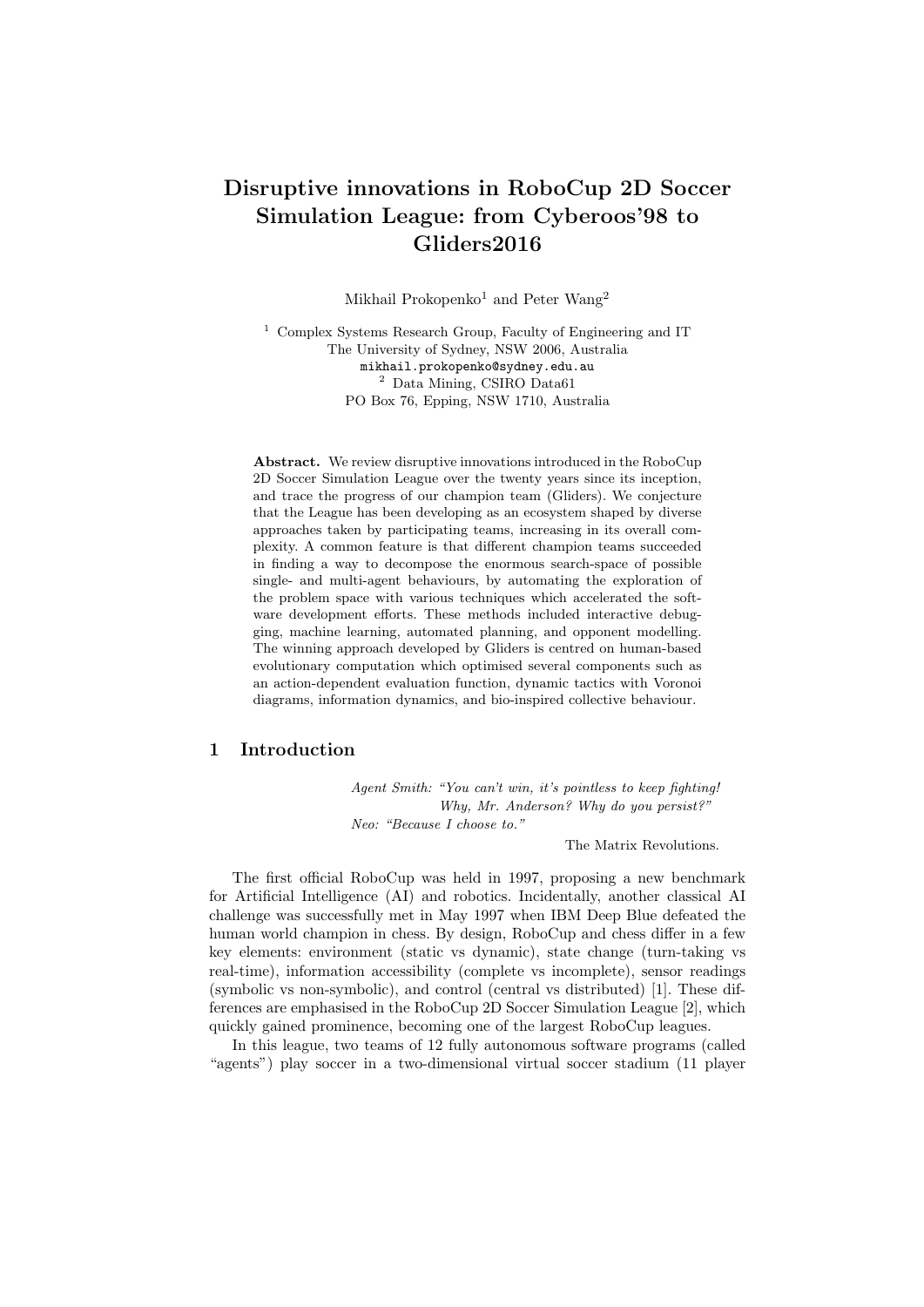agents and 1 coach agent in each team), with no remote control. Each player agent receives relative and noisy input from its virtual sensors (visual, acoustic and physical) and may perform some basic actions in order to influence its environment, e.g., running, turning and kicking the ball. The coach agent receives perfect input but can communicate with the player agents only infrequently and through a fairly limited channel. The ability to simulate soccer matches without physical robots abstracts away low-level issues such as image processing and motor breakages, allowing teams to focus on the development of complex team behaviours and strategies for a larger number of autonomous agents [3, 4].

A simulated game lasts just over 10 minutes on average, and is played over a small network of computer workstations which execute the code in parallel. Each simulation step takes merely a tenth of a second, during which the entire sensory-motor cycle takes place within an agent: starting with receiving new sensory inputs from the simulator, proceeding to updating the internal memory, to evaluating possible choices, to sending the chosen action back to the simulator. The main challenge for each agent is to derive the best possible action to execute at any specific time, while facing unexpected actions of the opposing agents.

Over 20 years, the RoboCup community has developed the open-source 2D simulator and visualisation software which currently, with various packaged utilities and basic agent libraries, contains nearly a million lines of code. During this period, the League and the participating teams have undergone several transitions each of which eventually expanded the level of agents' intelligence and their behavioral complexity. In this paper we attempt to trace not only the ten-year long progress of our own team from its first implementation (Cyberoos; participated between 1998 and 2003) to the RoboCup-2016 champion team (Gliders; competed first in 2012), but also put this trace in the context of the twenty-year long evolution of the Sim2D League itself.

The conjecture we put forward is that the League has been developing as an ecosystem with an increasing complexity shaped by different approaches taken by participating teams. Furthermore, this evolving ecosystem has experienced a series of salient transitions leading to emergence of qualitatively new properties in the intelligence exhibited by the agents. By a transition we do not mean a mere extension of some simulated capabilities, such as the introduction of goalkeepers, heterogeneous player types, or a coach language. Instead, we associate a transition with a specific methodological advance which played the role of a disruptive innovation, with wide-spread consequences affecting the entire "ecosystem", for example, a release of standard libraries, and so on. We use the term "disruptive innovation" in a broad sense to indicate an innovation that creates a new ecosystem (by analogy with a new market or value network), eventually disrupting an existing system, displacing established structures and relationships.

# 2 A simulated world

The foundation supporting the evolution of the League is undoubtedly the construction of the soccer server itself, providing a centralised world model with several key features, enhanced over the following years: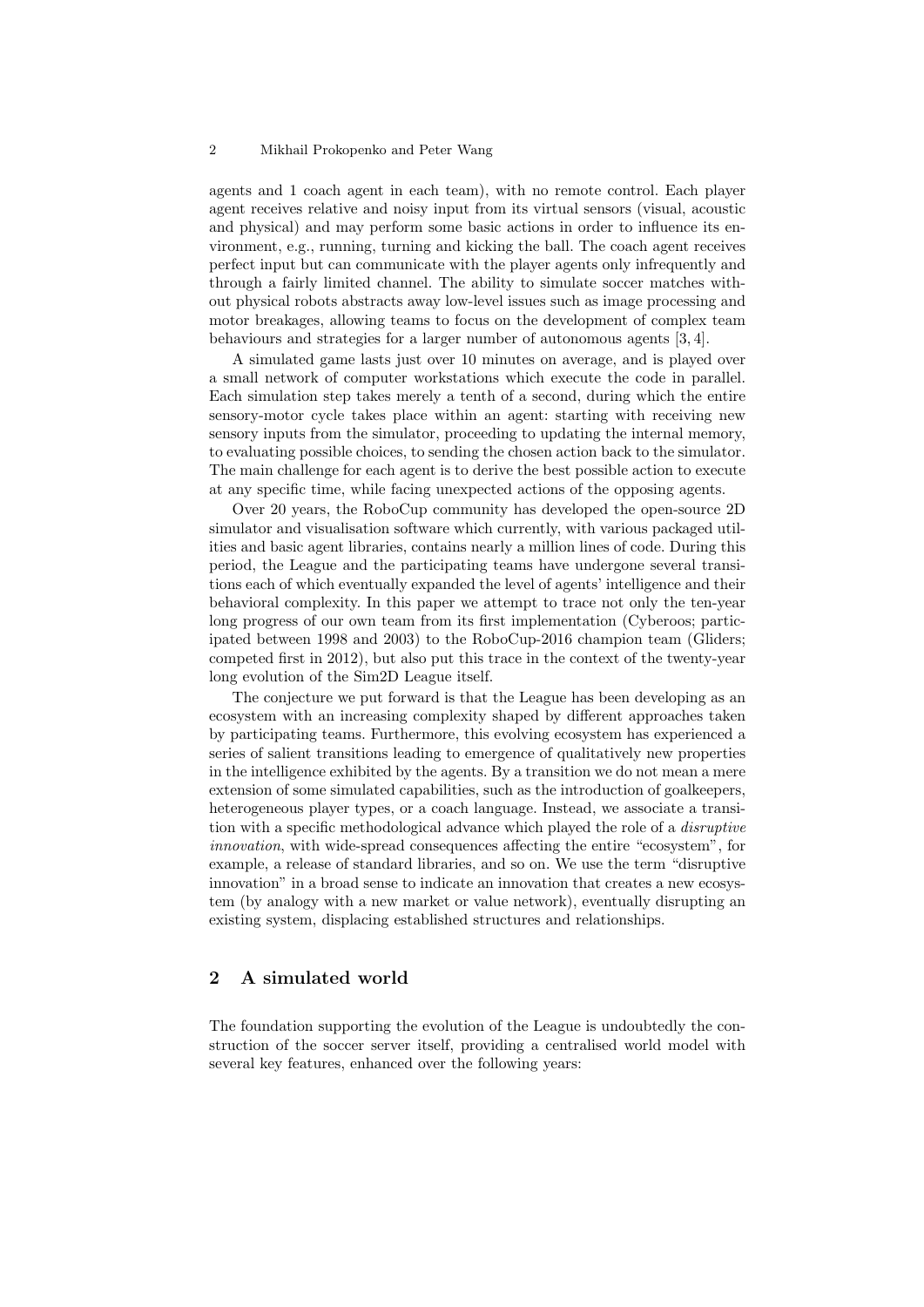- distributed client/server system running on a network and producing fragmented, localised and imprecise (noisy and latent) information about the environment (virtual soccer field) [5, 6];
- concurrent communication with a number of autonomous agents [7];
- heterogeneous sensory data (visual, auditory, kinetic) without a global vision, and limited range of basic commands/effectors (turn, kick, dash, ...) [8];
- asynchronous perception-action activity and limited window of opportunity to perform an action [9];
- autonomous decision-making under constraints enforced by teamwork (collaboration) and opponent (competition) [10];
- conflicts between reactivity and deliberation [11].

The only restriction that was imposed from the outset is that participants should "never use central control mechanisms to control a team of agents" [12].

A crucial feature making this simulated world an evolving "ecosystem" is the availability of binaries (and sometimes the source code) of participating teams, contained within an online team repository. The repository is updated after each annual RoboCup competition, allowing the participants to improve their teams with respect to the top teams of the previous championships. These improvements diversify the teams' functionality and explore the immense searchspace of possible behaviours in the quest for optimal solutions. This process results in a co-evolution of the teams, raising the overall competition level.

# 3 Partial automation of development efforts

"AT Humboldt" from Humboldt University, Germany became the first champion of the League at RoboCup-1997 (Nagoya, Japan). The team used a combination of reactive and planning systems, successfully deploying its agents within the simulated world.

The following couple of years passed under the domination of "CMUnited" team from Carnegie Mellon University (USA) which took the championship in 1998 (Paris, France) and 1999 (Stockholm, Sweden). One of the key reasons for this success was the development of several tools partially automating the overall effort, such as an offline agent training module, and layered disclosure: a technique for disclosing to a human designer the specific detailed reasons for an agent actions (in run-time or retroactively). Layered disclosure made it possible to inspect the details of an individual player's decision-making process at any point [13], becoming in our view the first disruptive innovation in the League. Together with the offline agent training module, it clearly exemplified the power of automation in accelerating the development effort — precisely because it enabled the design effort to reach into a larger part of the search-space by encoding more diverse behaviours.

It is important to point out that there were other novelties introduced by CMUnited-98 and CMUnited-99, such as "single-channel, low-bandwidth communication", "predictive, locally optimal skills (PLOS)", "strategic positioning using attraction and repulsion (SPAR)", etc. [13], but we believe that it is the partial automation of the software development that became the disruptive innovation. It has led to a wide-spread adoption of several debugging, visualising, log-playing, log-analysing, and machine learning tools.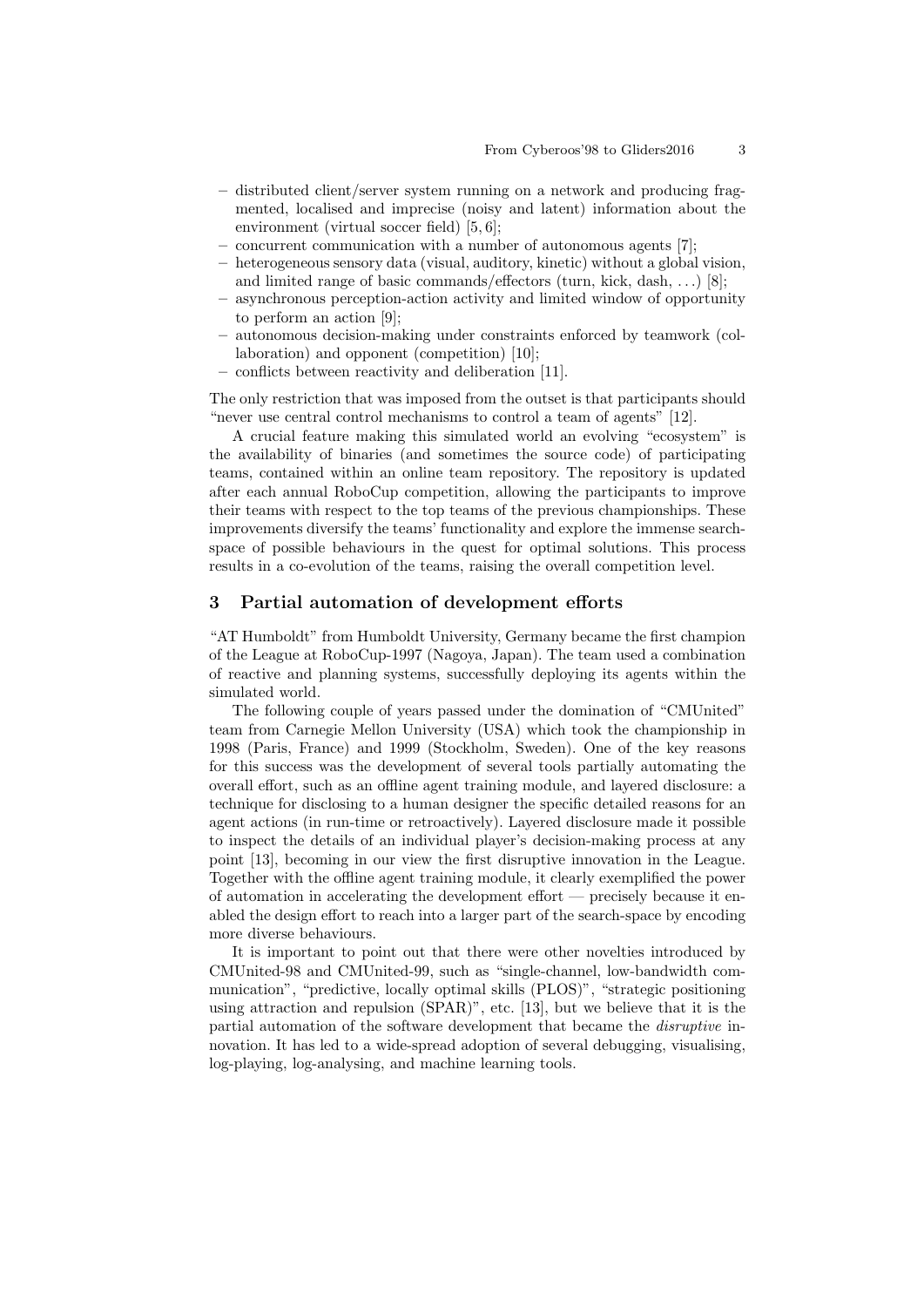### 4 Configurational space

A number of new teams in 2000 utilised the code base of the 1999 champions, CMUnited-99: it provided code for interaction with the soccer server, skills, strategies, and debugging tools in a variety of programming languages [14]. The champion of RoboCup-2000 held in Melbourne, Australia, "FC Portugal" from University of Aveiro and University of Porto, extended this code base with a systematic approach to describing team strategy, the concepts of tactics, formations and player types, as well as the situation based strategic positioning, the dynamic positioning and role exchange mechanisms [15, 11].

The generic innovation underlying these mechanisms comprised the ability to configure diverse single- and multi-agent behaviours. The range of these behaviours span from active (ball possession) to strategic (ball recovery), from formations to tactics, and from individual skills to team strategies. Such diversity resulted in a considerable configurational flexibility displayed by the winning team, significantly increasing the software development productivity, and more importantly, expanding the extent of the available behavioural search-space.

Not surprisingly, the expansion brought about by the larger configurational capacity was further exploited by the introduction of a standard coach language [16] enabling high-level coaching with explicit definition of formations, situations, player types and time periods, and resulting in a high-level coordination of team behaviour. In other words, a disruptive innovation again was delivered by a method which allowed to access deeper regions of the available search-space.

Team "TsinghuAeolus" from Tsinghua University, China, which won the next two championships (RoboCup-2001 in Seattle, USA, and RoboCup-2002 in Fukuoka), focussed specifically on increasing the agents' adaptability via a novel online advice-taking mechanism [17]. The configurational space was extended by a task-decomposition mechanism that assigned different parts of the task to different agents.

A major boost to the League was provided by the partial release of the source code of the next champion, team "UvA Trilearn" from University of Amsterdam, The Netherlands, which won RoboCup-2003 in Padua, Italy [18]. This release resulted in a standardisation of many low-level behaviours and world model, effectively "locking in" the configurational space attained by that time, and motivating several teams to switch their code base to UvA Trilearn base.

# 5 Cyberoos: 1998 – 2003

At this stage we take a brief look at our first team, Cyberoos, which participated in RoboCup competitions between 1998 and 2003. The Cyberoos'98 team took  $3^{rd}$  place in the 1998 Pacific Rim RoboCup competition [19], while Cyberoos'2000 were  $4^{th}$  in the Open European RoboCup-2000 [9]. Despite these regional successes, the team's best result at the world stage was a shared  $9<sup>th</sup>$ place which Cyberoos repeatedly took at the RoboCup competitions in 2000, 2001, 2002 and 2003, never reaching the quarter-finals [20–23]. In hindsight, the main reason for this lack of progress was an oversight of the main tendency driving the innovations in the League: the exploration of the search-space due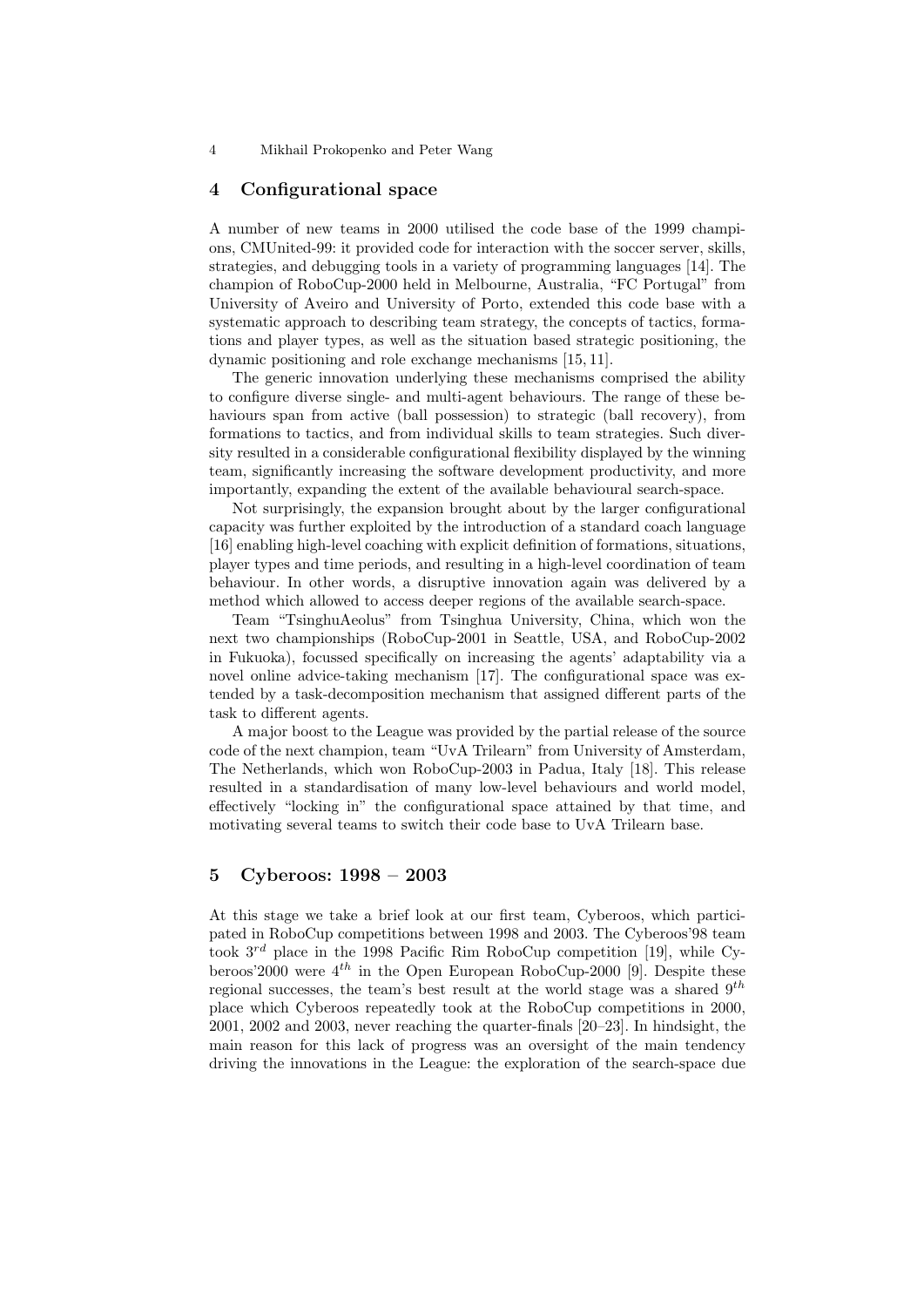to the automation of the development efforts and the standardisation of the configurational space.

Instead, the approach taken by Cyberoos focussed on self-organisation of emergent behaviour within a purely reactive agent architecture [21]. Only during the later years the Cyberoos architecture diversified, and included semiautomated methods that quantified the team performance in generic informationtheoretic terms [22, 23]. This approach focussed on measuring the behavioural and belief dynamics in multi-agent systems, offering a possibility to evolve the team behaviour, optimised under a universal objective function, within the framework of information-driven self-organisation [24–26]. However, this framework has started to take a functional shape only a few years later, after the time when the Cyberoos team effort stopped in 2003.

### 6 Search-space decomposition

The next decade of RoboCup championships witnessed an intense competition between three teams: "Brainstormers" from University of Osnabrück, Germany, "WrightEagle" from University of Science and Technology of China, and "HE-LIOS" from Fukuoka University and Osaka Prefecture University, Japan. Brainstormers became champions three times: in 2005 (Osaka, Japan), 2007 (Atlanta, USA), and 2008 (Suzhou, China); WrightEagle came first an incredible six times: in 2006 (Bremen, Germany), 2009 (Graz, Austria), 2011 (Istanbul, Turkey), 2013 (Eindhoven, The Netherlands), 2014 (Joao Pessoa, Brazil) and 2015 (Hefei, China); and HELIOS succeeded twice: in 2010 (Singapore) and 2012 (Mexico City, Mexico).

### 6.1 Machine learning

Brainstormers' effort focussed on reinforcement learning methods aiming at a universal machine learning system, where the agents learn to generate the appropriate behaviors to satisfy the most general objective of "winning the match". Unfortunately, as has been acknowledged [27], "even from very optimistic complexity estimations it becomes obvious, that in the soccer simulation domain, both conventional solution methods and also advanced today's reinforcement learning techniques come to their limit – there are more than  $(108 \times 50)^{23}$  different states and more than  $(1000)^{300}$  different policies per agent per half time".

The high dimensionality of the search space motivated Brainstormers to use a multilayer perceptron neural network [27]: a feedforward artificial neural network which utilises a supervised learning technique called backpropagation for training the network. Rather than developing a universal learning system, Brainstormers succeeded in decomposing the problem into a number of individual behaviours (e.g., NeuroKick, NeuroIntercept, NeuroHassle) and tactics (e.g., NeuroAttack2vs2, NeuroAttack3vs4, NeuroAttack7vs8), learned with supervised learning techniques.

Recently, there has been some renewed interest in backpropagation networks due to the successes of deep learning. In our view, the potential of reinforcement learning methods in RoboCup has not yet been fully realised, and deep learning may yet to become a disruptive innovation for the Simulation league.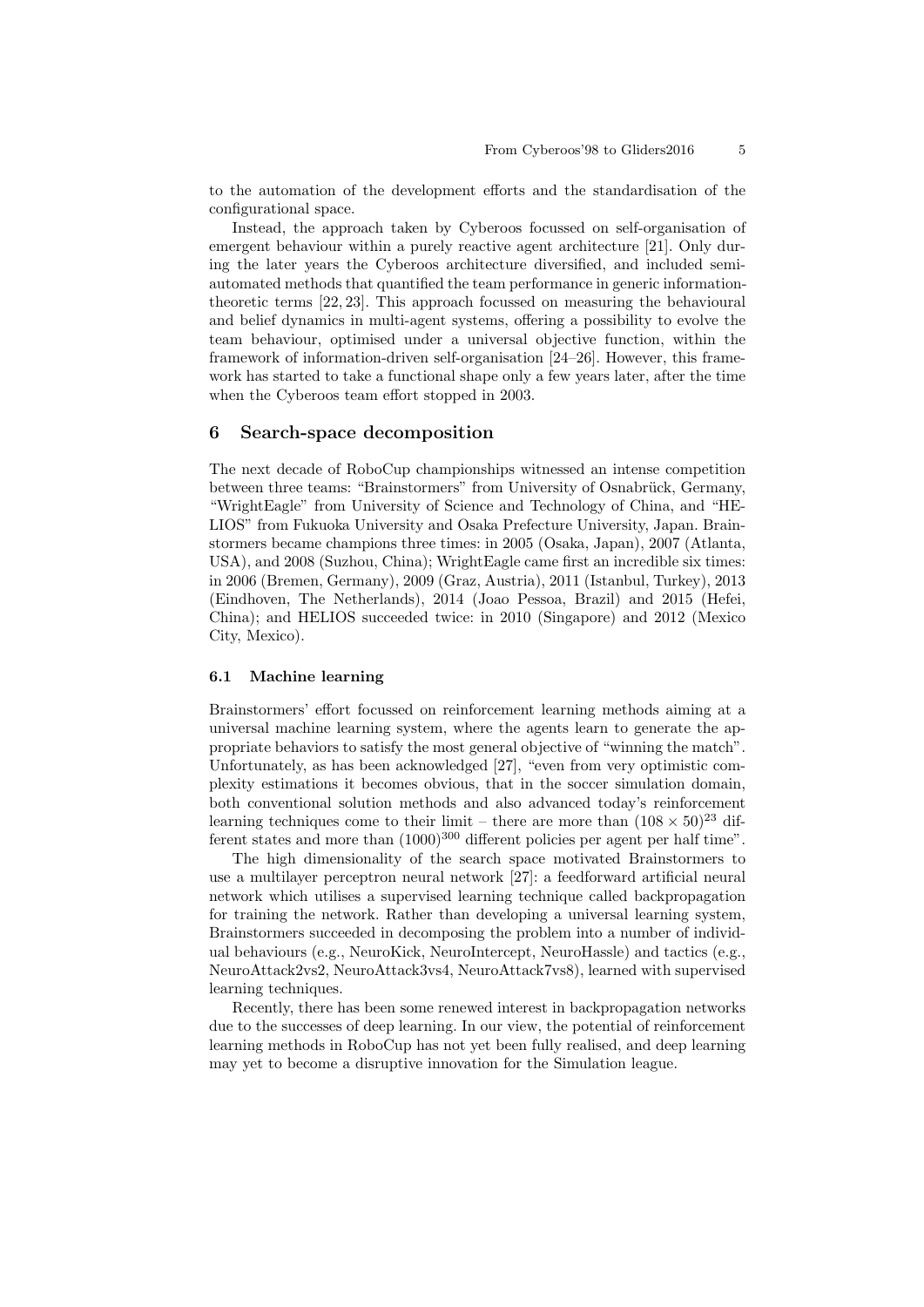#### 6.2 Automated planning

WrightEagle team addressed the challenges of (i) high dimensionality of the search space and (ii) the limited computation time available in each decision cycle, by using Markov Decision Processes (MDPs). The developed framework decomposes a given MDP into a set of sub-MDPs arranged over a hierarchical structure, and includes heuristics approximating online planning techniques [28]. WrightEagle approach abandoned "the pursuit of absolute accuracy" and divided the continuous soccer field into the discrete space, further subdividing it into the players' control areas according to geometric reachability. The resultant structure enables automated planning, accelerating the search process and extending the search depth [28].

# 6.3 Opponent modelling

"HELIOS" team [29, 30] followed a similar path, targeting a decomposition of the problem space in developing an unsupervised learning method based on Constrained Delaunay Triangulation (CDT) [31]. A Delaunay triangulation for a set P of points in a plane is a triangulation  $\mathcal{D}(\mathcal{P})$  such that no point in P is inside the circumcircle of any triangle in  $\mathcal{D}(\mathcal{P})$  (in CDT the circumcircle of some triangles contains other triangles' vertices). The method divides the soccer field into a set of triangles, which provide an input plane region for Neural Gas (NG) and Growing Neural Gas (GNG) methods. Specifically, the set  $P_b$  of N points represents specifically chosen positions of the ball on the field, while sets  $P_i$  describe the sets of coordinates of each player  $1 \leq i \leq 11$ , so that there is a bijective correspondence between  $P_b$  and each of  $P_i$ . Moreover, when the ball takes any position within a triangle of  $\mathcal{D}(P_b)$ , each player's position is computed in a congruent way within  $\mathcal{D}(P_i)$ . During offline experiments or even during a game, the behaviour of the opponent, for example, the players' motion, directions of the passes, and the overall team formations, can be mapped, analysed and categorised [29, 30].

It is evident that the main reason behind the recurrent successes of all three champion approaches is a dynamic decomposition of the problem space and its subsequent efficient exploration. This innovation goes beyond a simple standardisation of low-level behaviours within a rich but static configurational space, by employing automated learning and planning methods in a dynamic search.

# 7 Standardisation of "hardware"

An influential disruptive innovation arrived in 2010, when HELIOS team released a major update of their well-developed code base [32]:

- librcsc-4.0.0: a base library for the RoboCup Soccer Simulator (RCSS);
- agent2d-3.0.0 : a base source code for a team;
- soccerwindow2-5.0.0: a viewer and a visual debugger program for RCSS;
- fedit2-2.0.0: a team formation editor for  $agent2d$ .

This resulted in nearly 80% of the League's teams switching their code base to agent2d over the next few years. One may think of this phenomenon as a standardisation of the simulated hardware, freeing the effort to improving the higher-level tactical behaviours.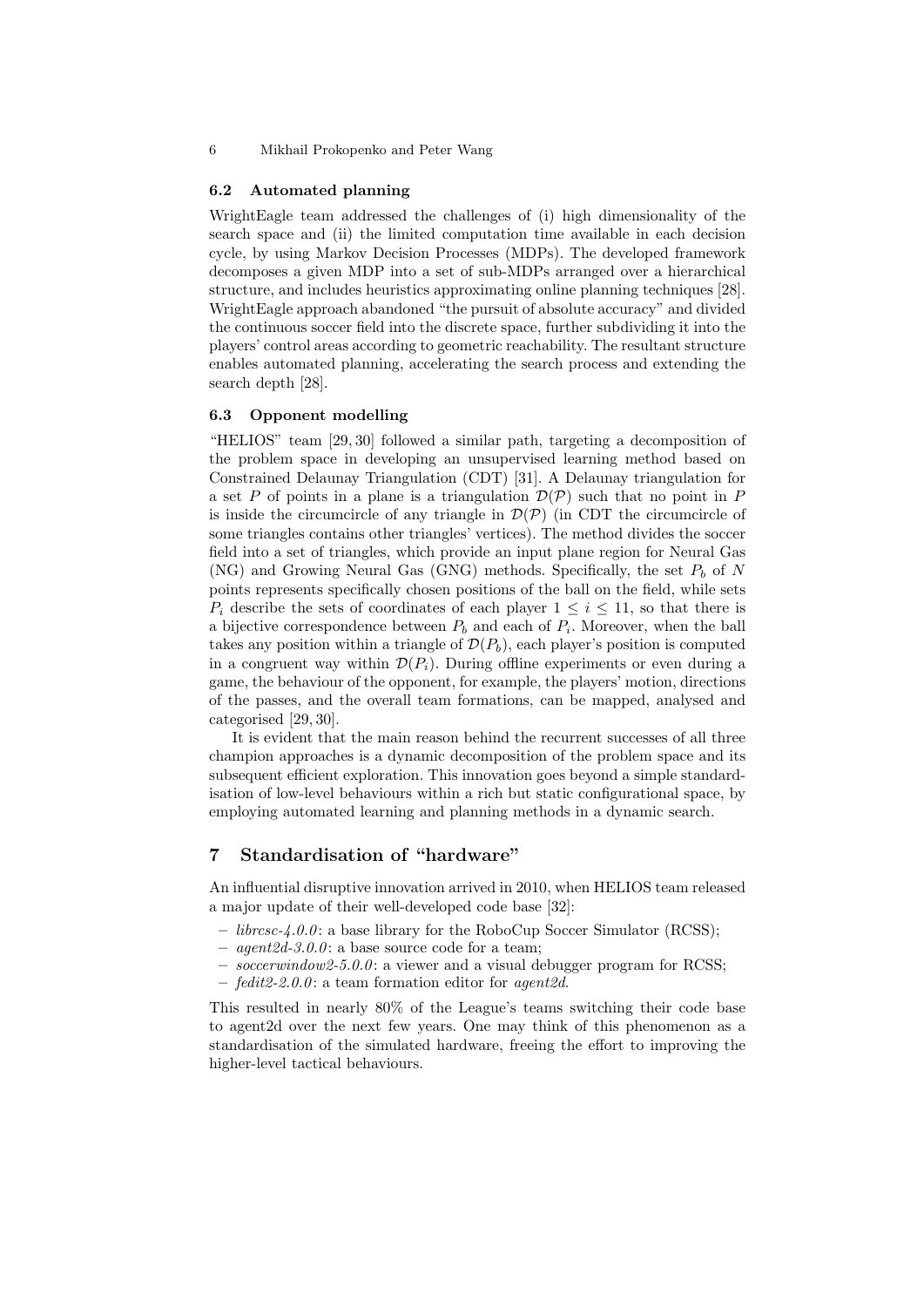# 8 Gliders (2012 – 2016): Fusing human innovation and artificial evolution

We turn our attention to our champion team which won RoboCup-2016 (Leipzig, Germany): Gliders [33–37]. Gliders2012 and Gliders2013 reached the semi-finals of RoboCup in 2012 and 2013; Gliders2014 were runner-ups in 2014; Gliders2015 finished third in RoboCup-2015, and Gliders2016 (a joint effort of the University of Sydney and CSIRO) became world champions in 2016.

RoboCup-2016 competition included 18 teams from 9 countries: Australia, Brazil, China, Egypt, Germany, Iran, Japan, Portugal and Romania. Gliders2016 played 23 games during several rounds, winning 19 times, losing twice and drawing twice, with the total score of 62:13, or 2.70 : 0.57 on average. In the two-game semi-final round, Gliders2016 defeated team CSU Yunlu from Central South University (China), winning both games with the same score 2:1. The single-game final against team HELIOS2016 (Japan) went into the extra time, and ended with Gliders2016 winning 2:1. The third place was taken by team Ri-one from Ritsumeikan University (Japan).

The 2016 competition also included an evaluation round, where all 18 participating teams played one game each against the champion of RoboCup-2015, team WrightEagle (China). Only two teams, the eventual finalists Gliders2016 and HELIOS2016, managed to win against the previous year champion, with Gliders defeating WrightEagle 1:0, and HELIOS producing the top score 2:1.

The Gliders team code is written in C++ using *agent 2d-3.1.1* [32], and fragments of source code of team MarliK released in 2012 [38].

In order to optimise the code, the Gliders development effort over the last five years involved human-based evolutionary computation (HBEC): a set of evolutionary computation techniques that rely on human innovation [39, 40].

In general, evolutionary algorithms search a large space of possible solutions that together form a population. Each solution is a "genotype": a complex data structure representing the entire team behaviour encoded through a set of "design points". A design point can be as simple as a single parameter (e.g., risk tolerance in making a pass), or as complicated as a multi-agent tactical behaviour (e.g., a conditional statement describing the situation when a defender moves forward to produce an offside trap).

Some design points are easy to vary. For instance, a formation defined via Delaunay Triangulations  $\mathcal{D}(P_b)$  and  $\mathcal{D}(P_i)$ ,  $1 \leq i \leq 11$ , is an ordered list of coordinates, and varying and recombining such a list can be relatively easily automated. Other design points have an internal structure and are harder to permute. For example, a conditional statement describing a tactic has a condition and an action, encoded by numerous parameters such as positional coordinates, state information, and action details. Once such a statement (a design point) is created by human designers, its encoding can be used by evolutionary algorithms. However, the inception of the tactic needs creative innovation in the first place, justifying the hybrid HBEC approach.

The HBEC solutions representing team behaviours are evaluated with respect to their fitness, implemented as the average team performance, estimated over thousands of games for each generation played against a specific opponent.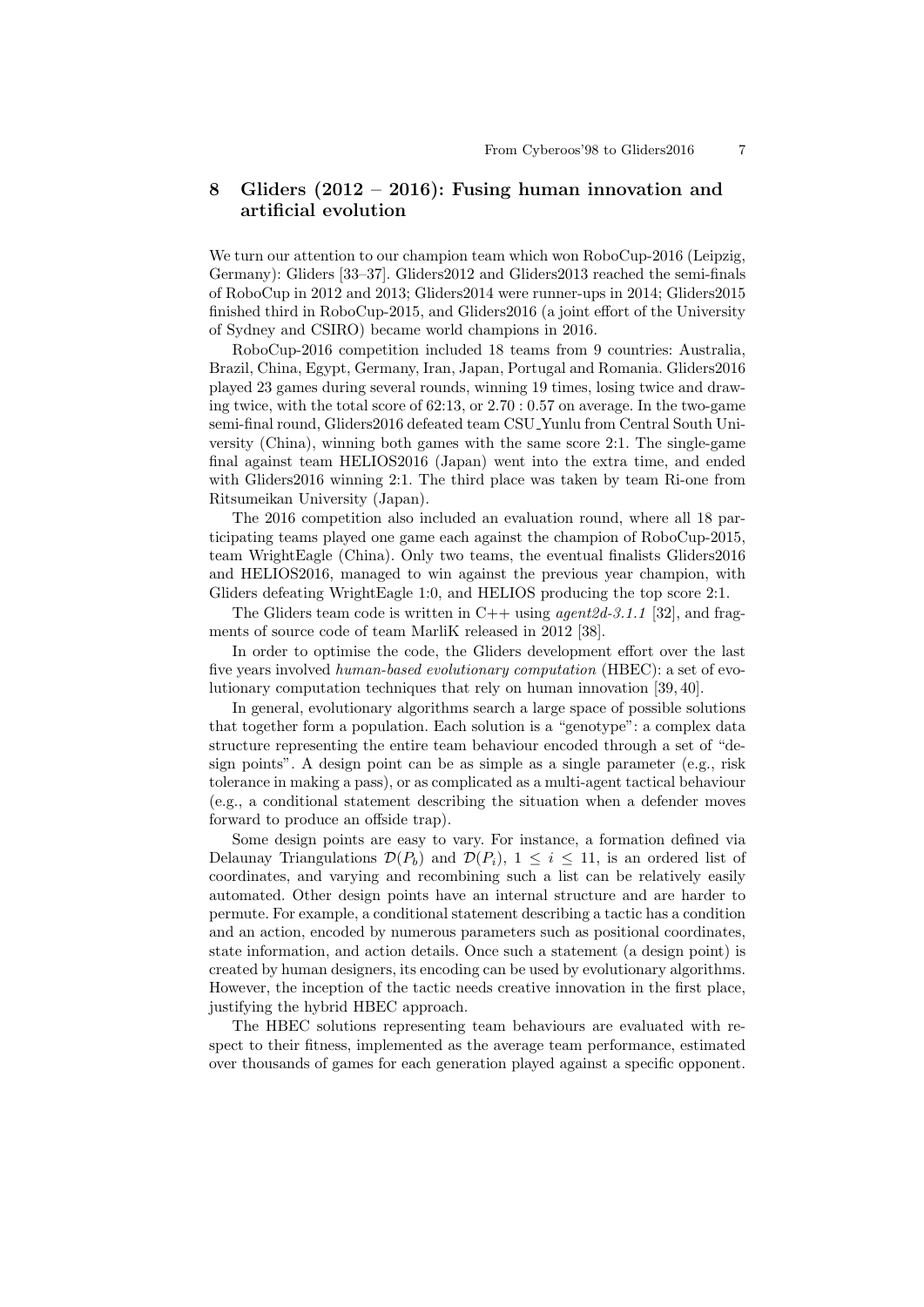Some solutions are retained and recombined (i.e, the members of the population live) and some are removed (i.e., die) through selection. Importantly, the evolutionary process is carried out within different landscapes (one per known opponent), and typically results in different solutions evolved to outperform specific opponents. In order to maintain coherence of the resultant code, each design point is implemented with a logical mask switching the corresponding part of the genotype on and off for specific opponents (determined by their team names). This is loosely analogous to epigenetic programming [41].

The approach is aimed at constantly improving performance from one artificial "generation" to another, with team designers innovating and recombining behaviours while the fitness landscape and the mutations are for the most part automated. The performance of Gliders was evaluated on several supercomputer clusters, executing on some days tens of thousands of the experimental runs with different behaviour versions. It would be a fair estimate that the number of such trials is approaching 10 million. The overall search-space explored by the HBEC includes variations in both Gliders behaviour and opponent modelling. The approach incorporates disruptive innovations of the past years, including the standardisation of simulated "hardware" and several effective search-space decompositions.

Specific variations included (i) action-dependent evaluation function, (ii) dynamic tactics with Voronoi diagrams, (iii) information dynamics, and (iv) bioinspired collective behaviour.

The approach introduced in Gliders2012 [33] retained the advantages of a single evaluation metric (implemented in *agent2d* [32]), but diversified the evaluation by considering multiple points as desirable states. These desirable states for action-dependent evaluation are computed using Voronoi diagrams which underlie many tactical schemes of Gliders.

Starting from 2013, Gliders utilised information dynamics [42–47] for tactical analysis and opponent modelling. This analysis involves computation of information transfer and storage, relating the information transfer to responsiveness of the players, and the information storage within a team to the team's rigidity and lack of tactical richness.

The constraints on mobility, identified by the information dynamics, were investigated and partially overcome with bio-inspired collective behaviour [36]. Gliders2015 utilise several elements of swarm behavior, attempting to keep each player's position as close as possible to that suggested by a specific tactical scheme, while incorporating slight variations in order to maximise the chances of receiving the pass and/or shooting at the opponent's goal. This behaviour increased the degree of coherent mobility: on the one hand, the players are constantly refining their positions in response to opponent players, but on the other hand, the repositioning is not erratic and the players move in coordinated ways.

These directions were unified within a single development and evaluation framework which allowed to explore the search-space in two ways: translating human expertise into new behaviours and tactics, and exhaustively recombining them with an artificial evolution, leveraging the power of modern supercomputing. This fusion, we believe, produced a disruptive innovation on its own, providing the winning edge for Gliders.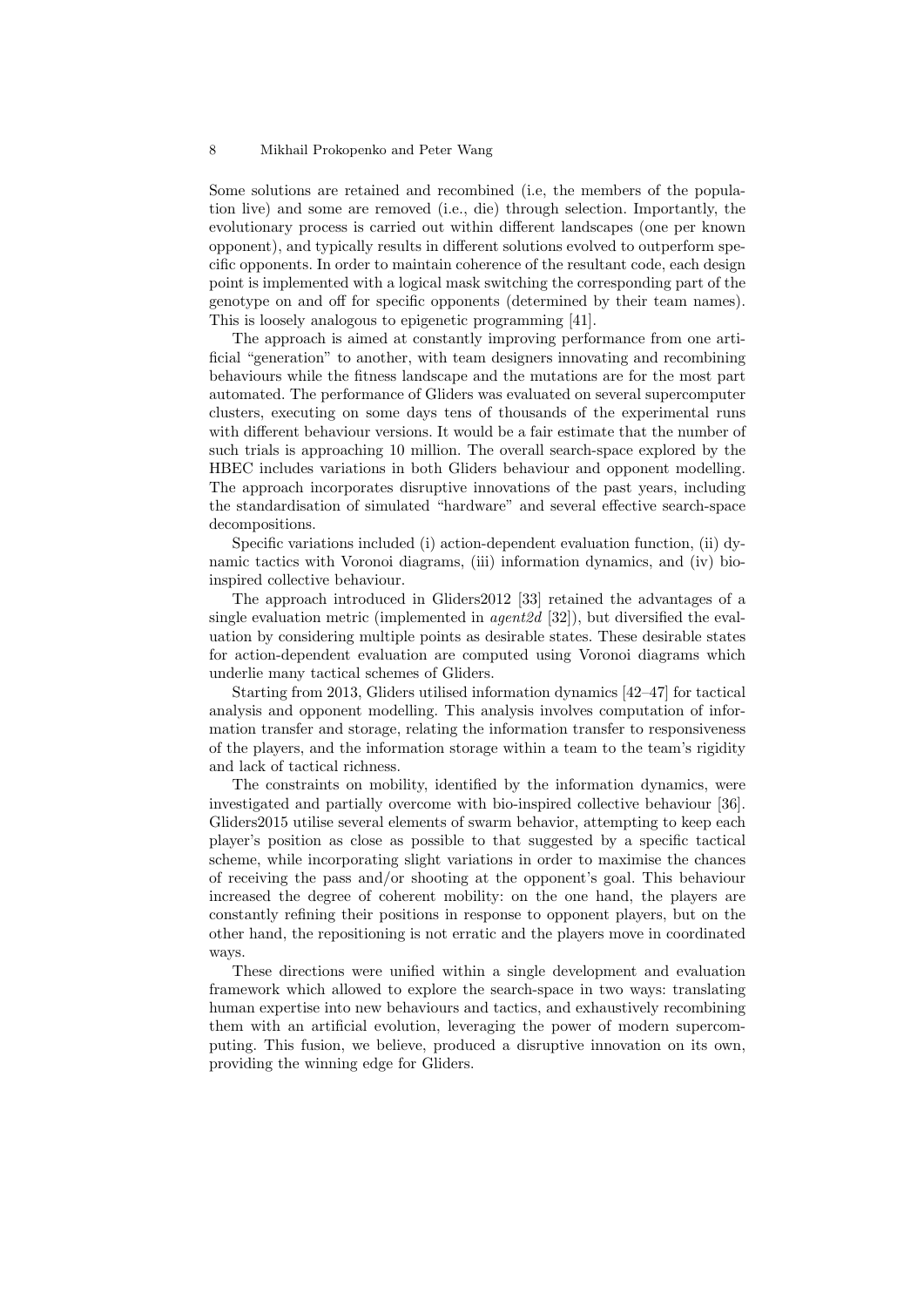### 9 Conclusion

In this paper we reviewed disruptive innovations which affected advancement of the RoboCup 2D Soccer Simulation League over the twenty years since its inception, and placed the progress of our champion team in this context. It is important to realise that the neither of these processes has been linear, and many ideas have been developing along a spiral-shaped trajectory, resurfacing over the years in a different implementation. For example, the utility of evolutionary computation supported by supercomputing has been suggested as early as 1997, when a simulated team was developed with the agents whose high-level decision making behaviors had been entirely evolved using genetic programming [48]. Yet the complexity of the domain proved to be too challenging for this approach to gain a widespread adoption at that time.

Without an exception, all the winning approaches combined elements of some automation (debugging, machine learning, planning, opponent modelling, evolutionary computation) with human-based innovation in terms of a decomposition of the search-space, providing various configurations, templates and structures. Is there still a way toward a fully automated solution, when the agents learn or evolve to play a competitive game without a detailed guidance from human designers, but rather by trying to satisfy a universal objective ("win a game")?

On the one hand, the ability to run a massive number of simulated games on supercomputing clusters producing replicable results will only strengthen in time [4], and so may lend some hope in meeting this challenge positively. On the other hand, the enormous size and dimensionality of the search-space would defy any unstructured exploration strategy. A methodology successfully resolving this dilemma may not only provide an ultimate disruptive innovation in the League, but also provide a major breakthrough in the general AI research.

# Acknowledgments

Several people contributed to Cyberoos and Gliders development over the years. Marc Butler, Thomas Howard and Ryszard Kowalczyk made exceptionally valuable contributions to Cyberoos' effort during  $1998 - 2002$  [19, 9, 20, 21]. We are grateful to Gliders team members Oliver Obst, particularly for establishing the tournament infrastructure supporting the team's performance evaluation on CSIRO Accelerator Cluster (Bragg), and Victor Jauregui, for several important insights on soccer tactics used in Gliders2016 [37]. We thank David Budden for developing a new self-localisation method introduced in Gliders2013 [49, 34] as well as contributing to the analysis of competition formats [4], and Oliver Cliff for developing a new communication scheme adopted by Gliders from 2014 [35]. The overall effort has also benefited from the study quantifying tactical interaction networks, carried out in collaboration with Oliver Cliff, Joseph T. Lizier, X. Rosalind Wang and Oliver Obst [46]. We are thankful to Ivan Duong, Edward Moore and Jason Held for their contribution to Gliders2012 [33]. Gliders team logo was created by Matthew Chadwick.

### References

1. Asada, M., Kitano, H., Noda, I., Veloso, M.: RoboCup: Today and tomorrow – What we have have learned. Artificial Intelligence 110 (1999) 193–214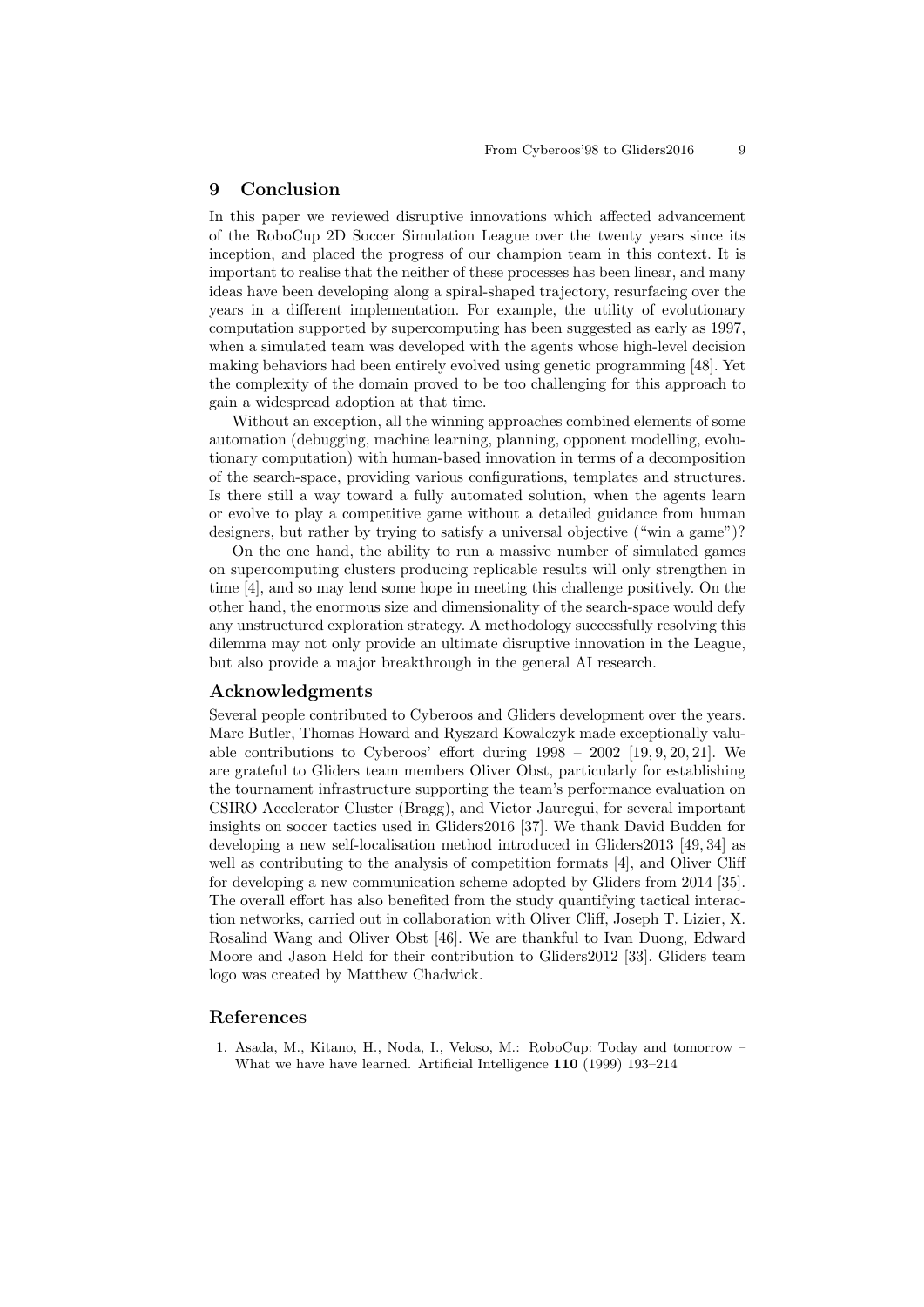- 2. Kitano, H., Tambe, M., Stone, P., Veloso, M.M., Coradeschi, S., Osawa, E., Matsubara, H., Noda, I., Asada, M.: The RoboCup Synthetic Agent Challenge 97. In: RoboCup-97: Robot Soccer World Cup I. Springer, London (1998) 62–73
- 3. Budden, D., Wang, P., Obst, O., Prokopenko, M.: Simulation leagues: Analysis of competition formats. In Bianchi, R.A.C., Akin, H.L., Ramamoorthy, S., Sugiura, K., eds.: RoboCup 2014: Robot Soccer World Cup XVIII. Volume 8992 of Lecture Notes in Computer Science., Springer (2014) 183–194
- 4. Budden, D.M., Wang, P., Obst, O., Prokopenko, M.: Robocup simulation leagues: Enabling replicable and robust investigation of complex robotic systems. IEEE Robotics and Automation Magazine 22(3) (2015) 140–146
- 5. Noda, I., Stone, P.: The RoboCup Soccer Server and CMUnited Clients: Implemented Infrastructure for MAS Research. Autonomous Agents and Multi-Agent Systems 7(1–2) (July–September 2003) 101–120
- 6. Haker, M., Meyer, A., Polani, D., Martinetz, T.: A method for incorporation of new evidence to improve world state estimation. In Birk, A., Coradeschi, S., Tadokoro, S., eds.: RoboCup 2001: Robot Soccer World Cup V. Volume 2377 of Lecture Notes in Computer Science., Springer (2002) 362–367
- 7. Stone, P., Veloso, M.: Task decomposition, dynamic role assignment, and lowbandwidth communication for real-time strategic teamwork. Artificial Intelligence 110(2) (1999) 241–273
- 8. Riley, P., Stone, P., Veloso, M.: Layered disclosure: Revealing agents' internals. In Castelfranchi, C., Lesperance, Y., eds.: Intelligent Agents VII. Agent Theories, Architectures, and Languages – 7th International Workshop, ATAL-2000, Boston, MA, USA, July 7–9, 2000. Lecture Notes in Artificial Intelligence. Springer (2001)
- 9. Butler, M., Prokopenko, M., Howard, T.: Flexible synchronisation within RoboCup environment: A comparative analysis. In Stone, P., Balch, T., Kraetzschmar, G., eds.: RoboCup 2000: Robot Soccer World Cup IV. Volume 2019 of Lecture Notes in Artificial Intelligence. Springer, Berlin, Heidelberg (2001) 119–128
- 10. Stone, P., Riley, P., Veloso, M.: Defining and using ideal teammate and opponent models. In: Proceedings of the Twelfth Annual Conference on Innovative Applications of Artificial Intelligence. (2000)
- 11. Reis, L.P., Lau, N., Oliveira, E.: Situation based strategic positioning for coordinating a team of homogeneous agents. In: Balancing Reactivity and Social Deliberation in Multi-Agent Systems, From RoboCup to Real-World Applications. Springer, London, UK (2001) 175–197
- 12. Noda, I., Suzuki, S., Matsubara, H., Asada, M., Kitano, H.: Robocup-97: The first robot world cup soccer games and conferences. AI Magazine 19(3) (1998) 49–59
- 13. Stone, P., Riley, P., Veloso, M.: The CMUnited-99 champion simulator team. In Veloso, M., Pagello, E., Kitano, H., eds.: RoboCup-99: Robot Soccer World Cup III. Volume 1856 of Lecture Notes in Artificial Intelligence. Springer (2000) 35–48
- 14. Stone, P., Asada, M., Balch, T.R., Fujita, M., Kraetzschmar, G.K., Lund, H.H., Scerri, P., Tadokoro, S., Wyeth, G.: Overview of RoboCup-2000. In Stone, P., Balch, T.R., Kraetzschmar, G.K., eds.: RoboCup 2000: Robot Soccer World Cup IV. Volume 2019 of Lecture Notes in Computer Science., Springer (2000) 1–28
- 15. Reis, L.P., Lau, N.: FC Portugal Team Description: RoboCup 2000 Simulation League Champion. In Stone, P., Balch, T.R., Kraetzschmar, G.K., eds.: RoboCup 2000: Robot Soccer World Cup IV. Volume 2019 of Lecture Notes in Computer Science., Springer (2001) 29–40
- 16. Reis, L., Lau, N.: COACH UNILANG A Standard Language for Coaching a (Robo)Soccer Team. In Birk, A., Coradeschi, S., Tadokoro, S., eds.: Robocup 2001: Robot Soccer World Cup V. Volume 2377 of Lecture Notes in Computer Science., Springer (2001) 183–192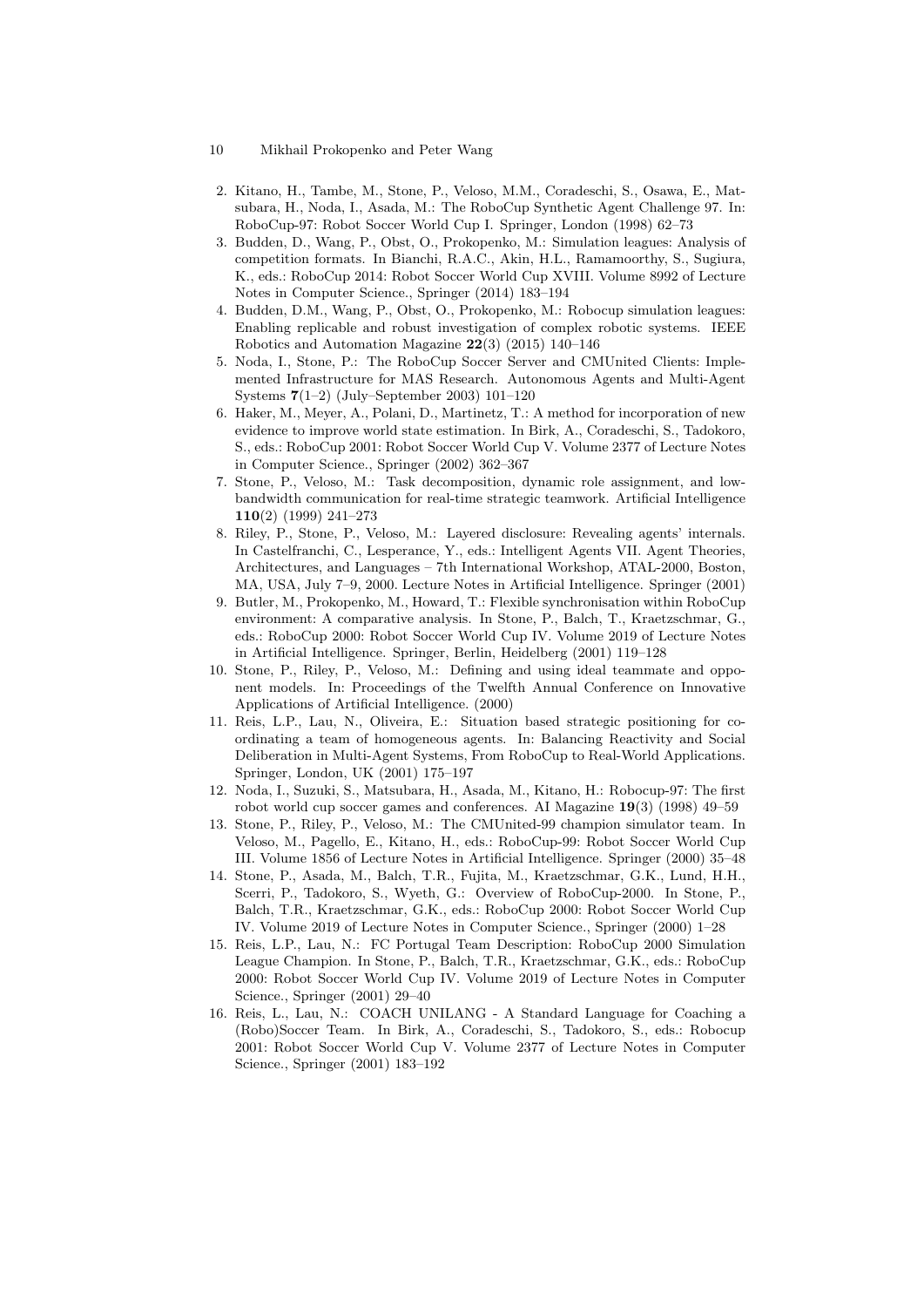- 17. Jinyi, Y., Ni, L., Fan, Y., Yunpeng, C., Zengqi, S.: Technical Solutions of TsinghuAeolus for Robotic Soccer. In Polani, D., Browning, B., Bonarini, A., Yoshida, K., eds.: RoboCup 2003: Robot Soccer World Cup VII, Springer (2004) 205–213
- 18. Kok, J.R., Vlassis, N., Groen, F.: UvA Trilearn 2003 team description. In Polani, D., Browning, B., Bonarini, A., Yoshida, K., eds.: Proceedings CD RoboCup 2003, Padua, Italy, Springer (July 2003)
- 19. Prokopenko, M., Kowalczyk, R., Lee, M., Wong, W.Y.: Designing and modelling situated agents systematically: Cyberoos98. In: Proceedings of the PRICAI-98 Workshop on RoboCup. (1998) 75–89
- 20. Prokopenko, M., Butler, M., Howard, T.: On emergence of scalable tactical and strategic behaviour. In Stone, P., Balch, T., Kraetzschmar, G., eds.: RoboCup 2000: Robot Soccer World Cup IV. Volume 2019 of Lecture Notes in Artificial Intelligence. Springer, Berlin, Heidelberg (2001) 357–366
- 21. Prokopenko, M., Wang, P., Howard, T.: Cyberoos'2001: "Deep Behaviour Projection" Agent Architecture. In Birk, A., Coradeschi, S., Tadokoro, S., eds.: RoboCup 2001: Robot Soccer World Cup V. Volume 2377 of Lecture Notes in Computer Science., Springer (2002) 507–510
- 22. Prokopenko, M., Wang, P.: Relating the entropy of joint beliefs to multi-agent coordination. In Kaminka, G.A., Lima, P.U., Rojas, R., eds.: RoboCup 2002: Robot Soccer World Cup VI. Volume 2752 of Lecture Notes in Computer Science., Springer (2003) 367–374
- 23. Prokopenko, M., Wang, P.: Evaluating team performance at the edge of chaos. In Polani, D., Browning, B., Bonarini, A., Yoshida, K., eds.: RoboCup 2003: Robot Soccer World Cup VII. Volume 3020 of Lecture Notes in Computer Science., Springer (2004) 89–101
- 24. Nehaniv, C., Polani, D., Olsson, L., Klyubin, A.: Evolutionary informationtheoretic foundations of sensory ecology: Channels of organism-specific meaningful information. Modeling Biology: Structures, Behaviour, Evolution (2005) 9–11
- 25. Prokopenko, M., Gerasimov, V., Tanev, I.: Measuring spatiotemporal coordination in a modular robotic system. In Rocha, L., Yaeger, L., Bedau, M., Floreano, D., Goldstone, R., Vespignani, A., eds.: Artificial Life X: Proceedings of The 10th International Conference on the Simulation and Synthesis of Living Systems, Bloomington IN, USA (2006) 185–191
- 26. Prokopenko, M., Gerasimov, V., Tanev, I.: Evolving spatiotemporal coordination in a modular robotic system. In Nolfi, S., Baldassarre, G., Calabretta, R., Hallam, J.C.T., Marocco, D., Meyer, J.A., Miglino, O., Parisi, D., eds.: From Animals to Animats 9: 9th International Conference on the Simulation of Adaptive Behavior (SAB 2006), Rome, Italy, September 25-29 2006. Volume 4095 of Lecture notes in computer science. (2006) 558–569
- 27. Riedmiller, M., Gabel, T., Trost, F., Schwegmann, T.: Brainstormers 2D Team Description 2008. In: RoboCup 2008: Robot Soccer World Cup XII; CD. (2008)
- 28. Zhang, H., Chen, X.: The decision-making framework of WrightEagle, the RoboCup 2013 soccer simulation 2D league champion team. In: Robot Soccer World Cup, Springer (2013) 114–124
- 29. Akiyama, H., Noda, I.: Multi-agent positioning mechanism in the dynamic environment. In Visser, U., Ribeiro, F., Ohashi, T., Dellaert, F., eds.: RoboCup 2007: Robot Soccer World Cup XI. Springer, Berlin, Heidelberg (2008) 377–384
- 30. Akiyama, H., Shimora, H.: Helios2010 team description. In: RoboCup 2010: Robot Soccer World Cup XIV; CD. (2010)
- 31. Chew, L.P.: Constrained Delaunay Triangulations. Algorithmica 4(1-4) (1989) 97–108
- 32. Akiyama, H.: Agent2D Base Code. http://www.rctools.sourceforge.jp (2010)